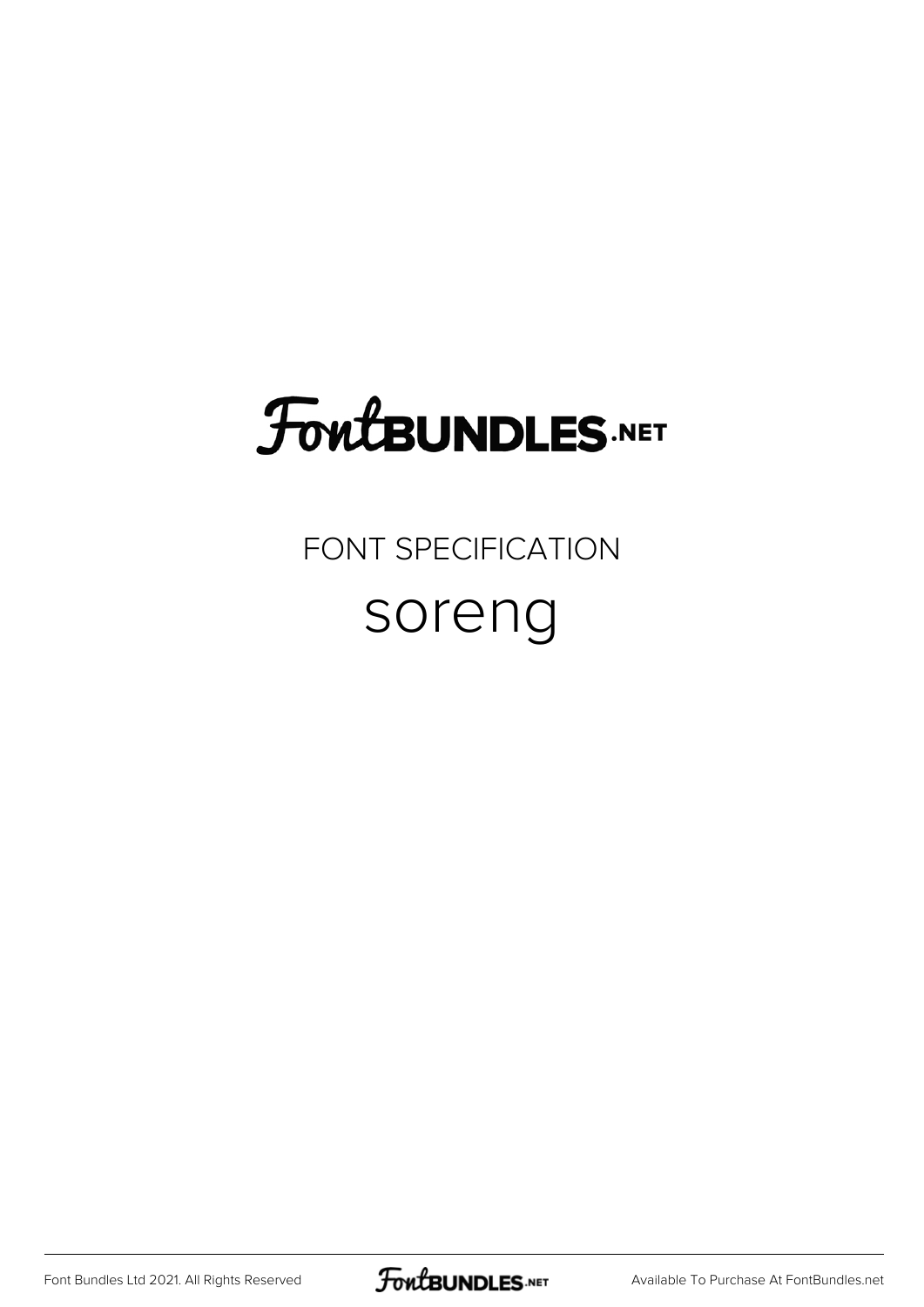

**Uppercase Characters** 

## ABCDEFGHIJKLMNOPQR STUVWXYZ

Lowercase Characters

## abcdefghijklmnopqrst UUWXYZ

Numbers

### 0123456789

**Punctuation and Symbols** 

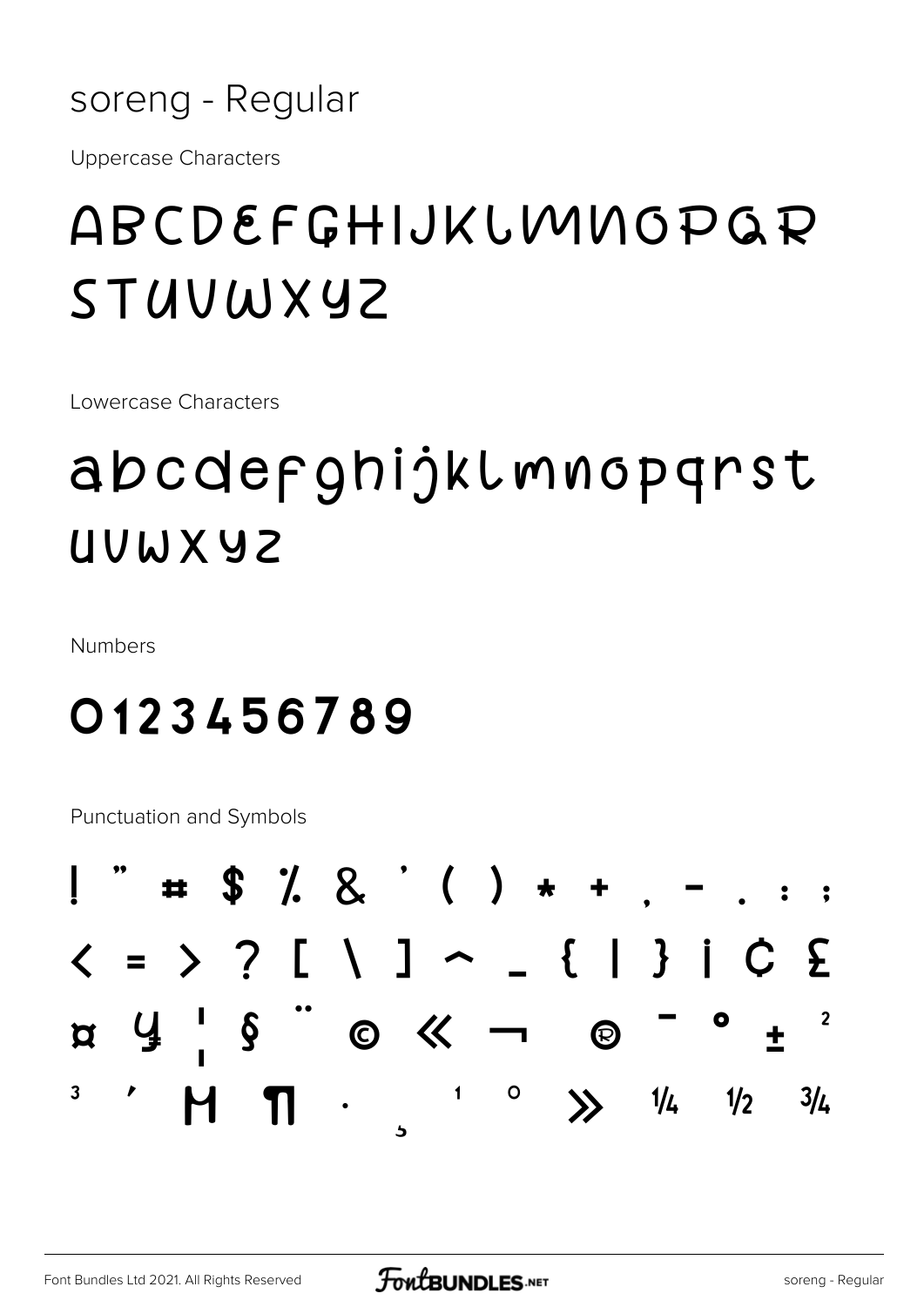All Other Glyphs

# À Á Â Ã Ä Å Æ Ç È É Ê Ë Ì Í Î Ï Ð Ñ Ò Ó Ô Õ Ö × Ø Ù Ú Û Ü Ý Þ ß à á â ã ä å æ ç è é ê ë ì í î ï ð ñ ò ó ô õ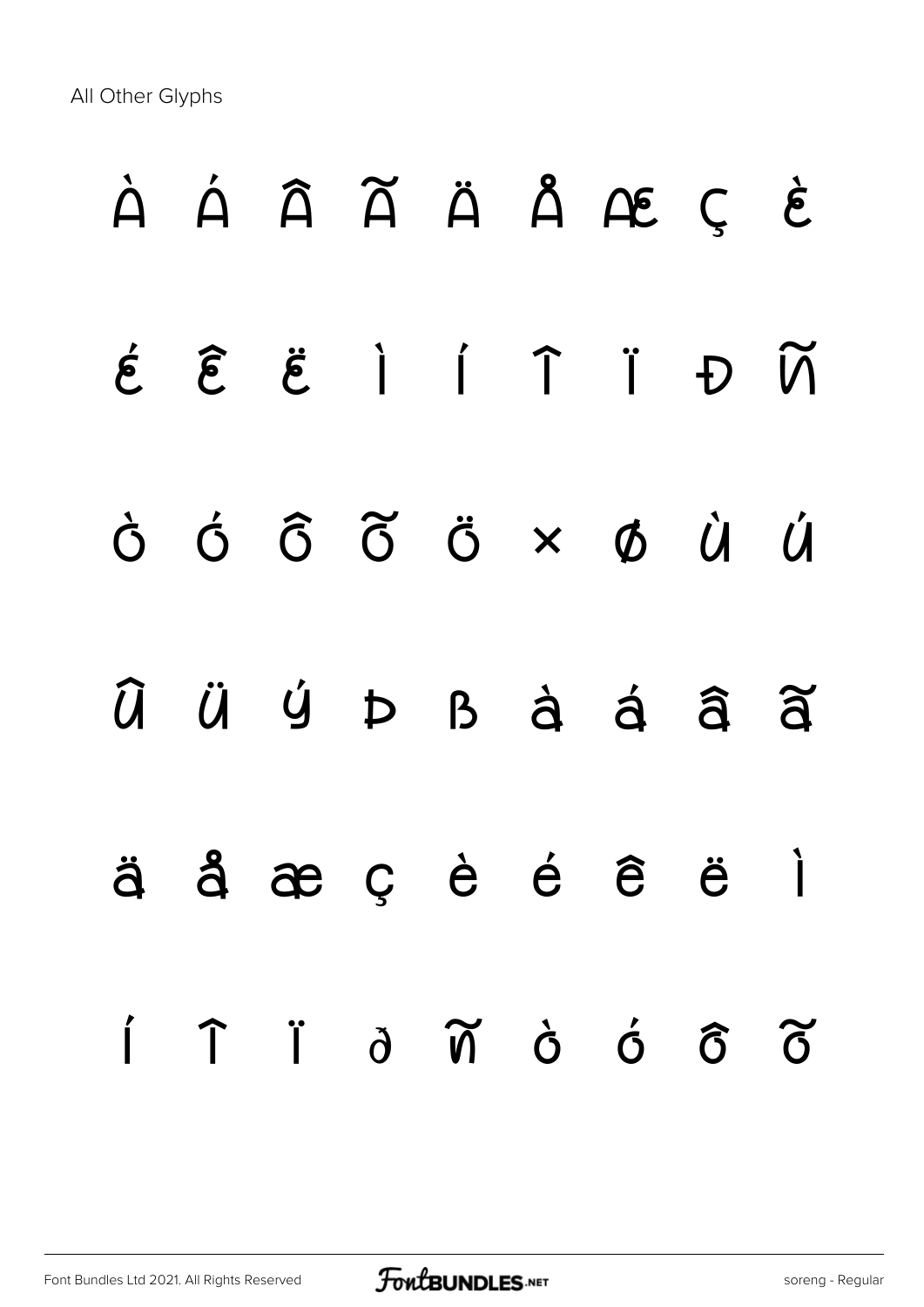